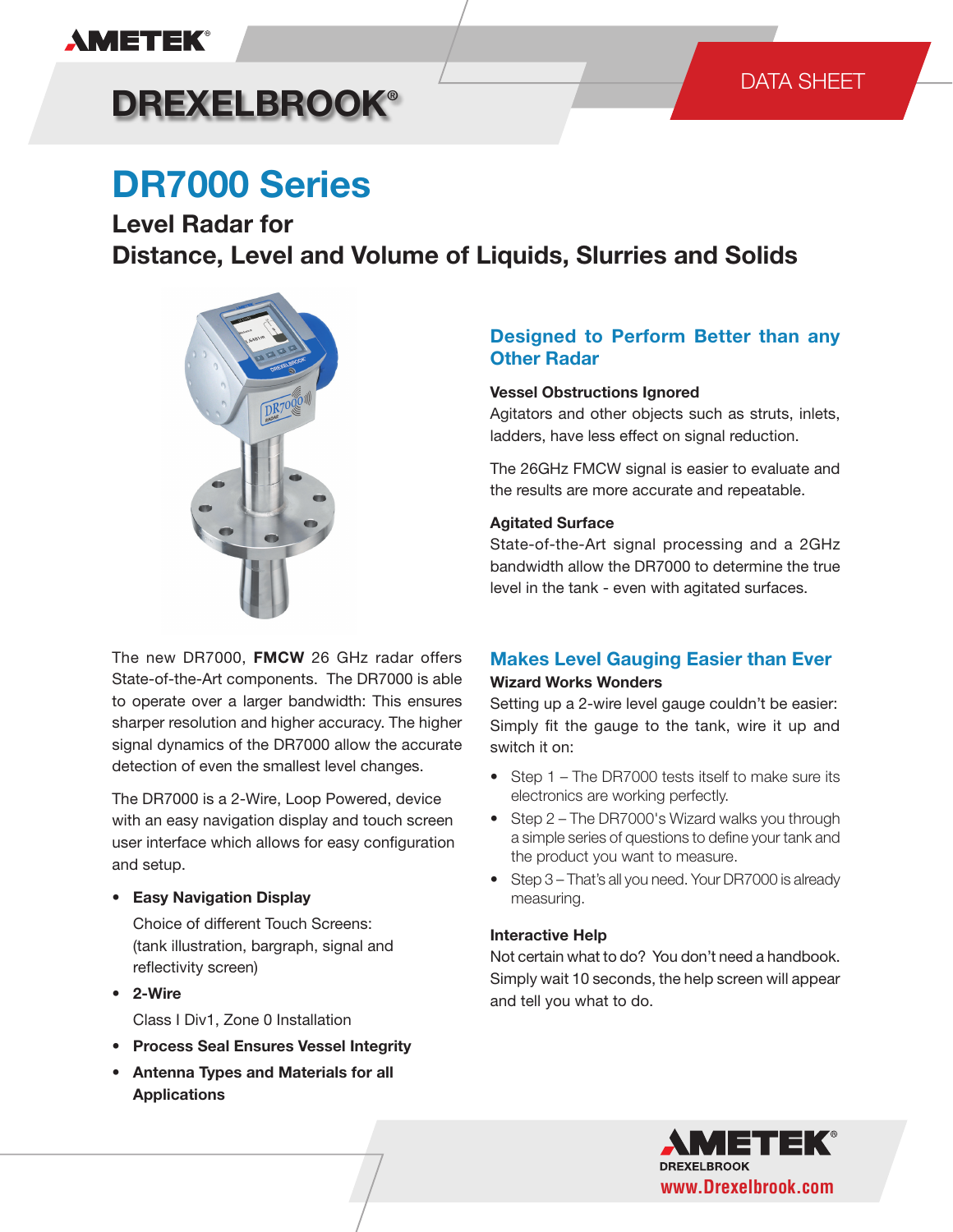## **DR7000 Series**

### **Specifications**

#### **Input**

| Input                         |                                                                 | <b>Mechanical Data</b>    |        |                                                                      |
|-------------------------------|-----------------------------------------------------------------|---------------------------|--------|----------------------------------------------------------------------|
| Function                      | K-band 26 GHz FMCW radar                                        | Housing                   |        | Aluminium                                                            |
| Parameter                     | Level, distance, volume and reflectivity                        | <b>Wetted Parts</b>       |        | Stainless steel (1.4404 / 316L);                                     |
| Min. Tank Height              | $0.5$ m $/ 1.5$ ft                                              |                           |        | Hastelloy C-22 (2.4602)                                              |
| Max. Range                    | 80 m / 262 ft                                                   | <b>Process Fitting</b>    |        | Stainless steel (1.4404 / 316L);                                     |
| Dead Zone                     | Antenna length $+0.1$ m                                         |                           |        | Hastelloy C-22 (2.4602)                                              |
|                               | antenna length $+4"$                                            | Gaskets                   |        | Viton (-40+150°C / -40+300°F);<br>Kalrez 6375 (-20+150°C / -5+300°F) |
| <b>Output Signal</b>          |                                                                 | <b>Process Connection</b> |        |                                                                      |
| Output signal                 | 4 - 20 mA HART® or 3.8 - 20.5 mA                                | Thread                    |        | G 1 1/2; NPT 1 1/2                                                   |
|                               | acc. to NAMUR NE 43                                             | Flange                    |        | DN 40DN 150 (PN 40 / PN 16);                                         |
| Accuracy                      | 0.05% (rel. 20 mA; 20°C / 68°F)                                 |                           |        | 1 1/2"8" (150 lb / 300 lb);                                          |
| Resolution                    | $±2 \mu A$                                                      |                           |        | 10 K (40100A)                                                        |
| Temperature Drift             | Typically 50 ppm/K                                              |                           |        |                                                                      |
| Error Signal                  | High: 22 mA; Low: 3.6 mA                                        |                           |        | <b>Electrical Connection - 2-Wire Power Supply</b>                   |
|                               | acc. to NAMUR NE 43                                             | <b>Terminals Output 1</b> |        | Non-Ex/ EEx i 24 V DC (14  30 V DC)                                  |
| Max. Load                     | 350 ohm                                                         |                           |        | EEx d 24 V DC (20  36 V DC)                                          |
|                               |                                                                 |                           |        | Cable Entry Terminals M20x1.5; 1/2 NPT; G 1/2                        |
|                               | <b>Measuring Accuracy - Reference conditions acc. to IEC770</b> |                           |        | $0.51.5$ mm <sup>2</sup>                                             |
| Temperature                   | +20°C ±5°C / +68°F ±9°F                                         |                           |        |                                                                      |
| Pressure                      | 1013 mbar abs. $\pm 20$ mbar                                    | Human machine interface   |        |                                                                      |
|                               | 14.69 psig $\pm 0.29$ psig                                      | Display                   |        | 9 lines, 160x160 pixels in 8-step                                    |
| Relative Humidity             | 60% ±15%                                                        |                           |        | greyscale with 4-button keypad                                       |
| Resolution                    | 1 mm / 0.04 "                                                   |                           |        | Operating Languages English, German, French, Italian,                |
| Accuracy                      | $\pm 3$ mm / $\pm 0.12"$                                        |                           |        | Spanish, Portugese, Japanese,                                        |
| Beam Angle:                   | DN 40 / ANSI 1 1/2" 20°                                         |                           |        | Chinese (Mandarin), Russian                                          |
|                               | DN 50 / ANSI 2" 15°                                             |                           |        |                                                                      |
|                               | DN 80 / ANSI 3" 10°                                             | <b>Approvals</b>          |        |                                                                      |
|                               |                                                                 | CE-Mark                   |        | Conforms to applicable EU directives.                                |
| <b>Application Conditions</b> |                                                                 |                           |        |                                                                      |
| Ambient Temp.                 | $-40+80^{\circ}C/ -40+175^{\circ}F$                             | <b>ATEX</b>               | Ex ia  | ATEX II 1 G D or II 1/2 G D or II 2 G D;                             |
| Storage Temp.                 | $-40+85^{\circ}C/ -40+185^{\circ}F$                             | KEMA 04ATEXxxxxX          |        |                                                                      |
| <b>Process Connection</b>     |                                                                 |                           | EEx ia | IIC T6T3 T65°C  T90°C IP 6X                                          |
| Temp.                         | Horn Antenna                                                    |                           | Exd    | ATEX II 1/2 G D or II 2 G D;                                         |
|                               | -40+200°C / -40+392°F                                           |                           | EEx d  | [ia] IIC T6T3 T65°C  T90°C IP 6X                                     |
|                               | Drop Antenna (PTFE)                                             |                           |        |                                                                      |
|                               | -40+200°C / -40+392°F                                           | FM                        | Ex ia  | Intrinsically Safe (IS)                                              |
|                               | Drop Antenna (PP)                                               | <b>CSA</b>                |        | IS CL I, DIV 1, GR A, B, C, D                                        |
|                               | -40+104°C / -40+212°F                                           |                           |        | DIP CL II, III, DIV 1, GR E, F, G                                    |
|                               | (Ex: refer to relevant device spec.)                            |                           |        | NI ANI CL I, DIV 2, GR A, B, C, D (FM Only)                          |
| Shock Resistance              | <40°C/s / <72°F/s                                               |                           |        | DIP CL II, III, DIV 1 GR E, F, G                                     |
| <b>Process Conditions</b>     |                                                                 |                           |        | Sensor Probe suitable for use in DIV 1 or ZONE 0                     |
| <b>Operating Pressure</b>     | Drop Antenna (PP)                                               |                           |        | DIV 1 or ZONE 0                                                      |
|                               | -116 bar / -14.5232 psig;                                       |                           |        | CL I, Zone 0, AEx ia IIC                                             |
|                               | subject to process connection and                               |                           |        | CL I, Zone 2, GR IIC                                                 |
|                               | flange temp.                                                    |                           |        | T6, Ta = $60^{\circ}$ C                                              |
|                               |                                                                 |                           | Ex d   | Explosion Proof (XP)                                                 |
|                               | All Other Antennas                                              |                           |        | XP CL I, DIV 1, GR A, B, C, D (FM Only)                              |
|                               | $-140$ bar / $-14.5580$ psig;                                   |                           |        | CL I, DIV 2, GR A, B, C, D                                           |
|                               | subject to process connection and                               |                           |        | DIP CL II, III, DIV 1, GR E, F, G                                    |
|                               | flange temp.                                                    |                           |        | NI ANI CL I, DIV 2, GR A, B, C, D (FM Only)                          |
| Dielectric Constant           | $≥1.5$                                                          |                           |        | DIP CL II, III, DIV 2 GR F,G                                         |
| <b>Vibration Resistance</b>   | IEC 60068-2-6 and EN 50178                                      |                           |        | Sensor Probe suitable for use in DIV 1 or ZONE 0                     |
|                               | $(1057$ Hz: 0.075 mm / 57150 Hz: 1 g)                           |                           |        | CL I, Zone 0, AEx d ia IIC                                           |
| <b>Protection Category</b>    | IP 66/67 equiv. to NEMA 6-6X                                    |                           |        | CL I, Zone 2, GR IIC                                                 |
|                               |                                                                 |                           |        | T6, Ta = $60^{\circ}$ C                                              |
|                               |                                                                 |                           |        |                                                                      |

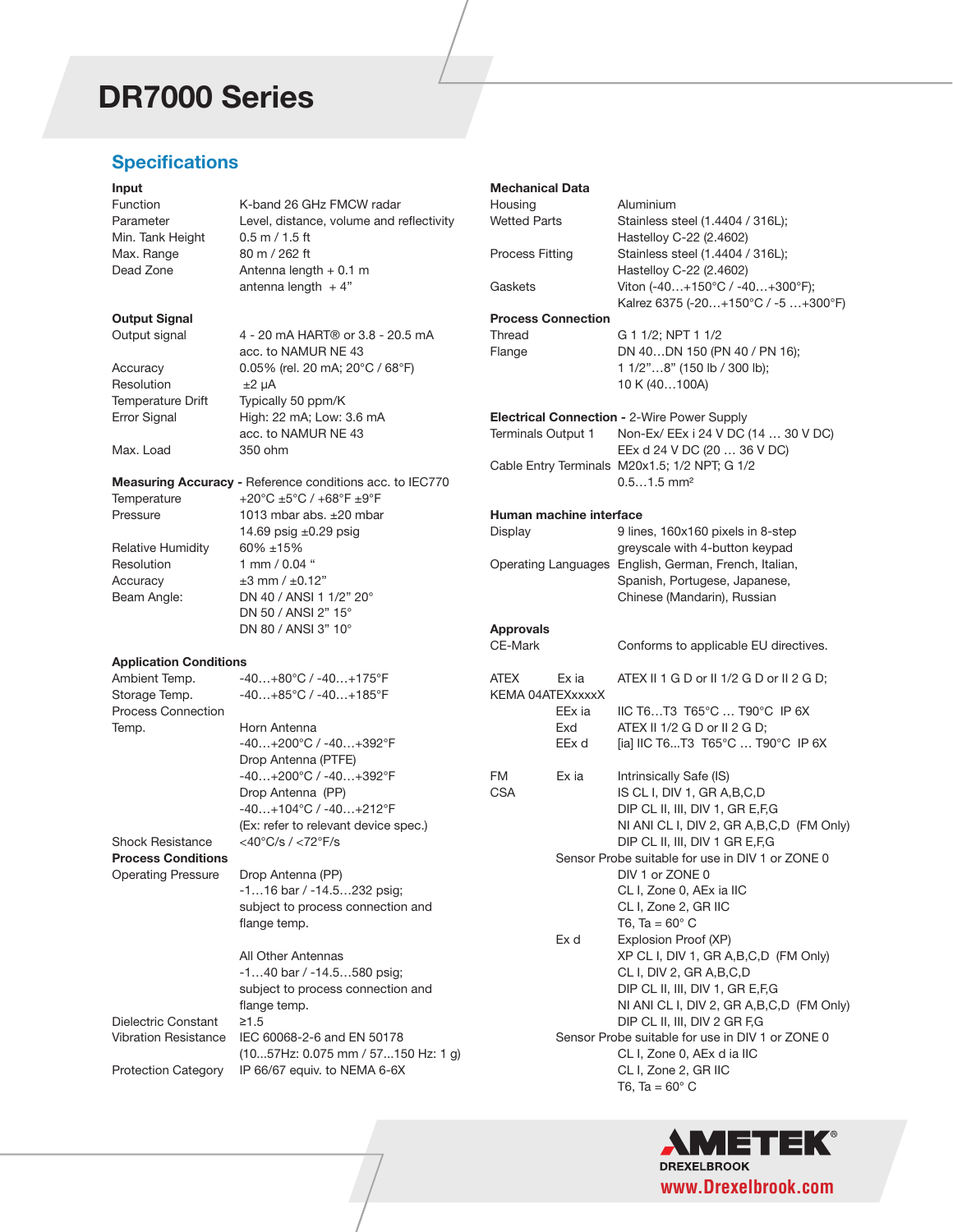### **DR7000 Series**

### **Model Numbering**

**DR7000**

| Approval                                                                                                                                       |                                                                                                                                                          |  |  |  |
|------------------------------------------------------------------------------------------------------------------------------------------------|----------------------------------------------------------------------------------------------------------------------------------------------------------|--|--|--|
| 0 Without                                                                                                                                      | <b>E</b> NEPSI Ex ia IIC T3-T6                                                                                                                           |  |  |  |
| <b>2</b> ATEX II G/D 1,1/2, 2 Ex ia IIC T3-T6<br>3 ATEX II G/D 1/2, 2 Ex d ia IIC T3-T6                                                        | <b>F</b> NEPSI Ex d ia IIC T3-T6<br>H CSA IS Class I, Div1. Div.1 GR A-G Dual Seal                                                                       |  |  |  |
| 6 FM IS Class I, Div.1 GR. A-G Dual Seal<br>K CSA XP Class I, Div1. Div.1 GR A-G Dual Seal                                                     |                                                                                                                                                          |  |  |  |
| 7 FM XP Class I, Div.1 GR. A-G Dual Seal                                                                                                       | M IECEX Zone 0, Ex ia IIC T3-T6 Ex ia D 20                                                                                                               |  |  |  |
| A ATEX II 3G EX nA II T3-T6                                                                                                                    | N IECEX Zone 0, Ex d ia IIC T3-T6 Ex t D iaD A21/20                                                                                                      |  |  |  |
| Material of Process Connection / Antenna Type and Material (Pressure)                                                                          |                                                                                                                                                          |  |  |  |
| 0 Horn 316SS(1.4404)/40 bar Drop PTFE 40Bar/Drop PP 16bar                                                                                      | 2 Horm 316L (1.4404)/ 100 bar                                                                                                                            |  |  |  |
| 1 Horn Hast C-22 (2.460)/40 bar                                                                                                                | 3 Hast. C-22 (2.4602)/ 100 bar                                                                                                                           |  |  |  |
| Antenna Type                                                                                                                                   |                                                                                                                                                          |  |  |  |
| 3 DN 80 Long OD=75mm (2.95")                                                                                                                   | H PEEK hygenic antenna FDA co no ext and feed through A,B,C                                                                                              |  |  |  |
| 4 DN 40 Long OD=39mm (1.54")                                                                                                                   | <b>P</b> Drop PTFE DN 80 Long-OD = 75 mm (2.95") 50C to +1500C                                                                                           |  |  |  |
| 5 DN 50 Long OD=43mm (1.69")<br>6 DN 80 Long OD=75mm (2.95") w/ Purging System                                                                 | <b>S</b> Drop PP DN 80 Long OD = 75mm (2.95") 40C to +100C 232 psig                                                                                      |  |  |  |
| 7 DN 40 Long OD=39mm (1.54") w/Purging System                                                                                                  | U Sheet Metal Horn DN80 75mm (2.95") long<br>V Sheet Metal Horn DN100 95mm (3.7") long                                                                   |  |  |  |
| 8 DN 60 Long OD=43mm (1.69") w/ Purging System                                                                                                 | W Sheet Metal Horn DN80 75mm (2.95") long w/Purging System                                                                                               |  |  |  |
| <b>F</b> DN 100 Long-OD = $95$ mm (3.75")                                                                                                      | X Sheet Metal Horn DN100 95mm (3.7") long w/Purging System                                                                                               |  |  |  |
| G DN 100 Long-OD = $95$ mm (3.75") with Purge System                                                                                           |                                                                                                                                                          |  |  |  |
| <b>Antenna Extension</b>                                                                                                                       |                                                                                                                                                          |  |  |  |
| 0 Without (mandatory for HAST C materials)                                                                                                     | 8 840mm (33.07") not Drop Antenna                                                                                                                        |  |  |  |
| 1 105mm $(4.13")$                                                                                                                              | A 945mm (37.2") not Drop Antenna                                                                                                                         |  |  |  |
| 2 210mm (8.26")<br>3 315mm $(12.4)$                                                                                                            | B 1050mm (41.34") not Drop Antenna<br>P Flange Facing for PP Drop DN80/100 3", 4" Flanges                                                                |  |  |  |
| 4 420mm (16.54")                                                                                                                               | R Flange Facing for PP Drop DN 150 6", 8" Flanges                                                                                                        |  |  |  |
| 5 525mm (20.67")                                                                                                                               | S Flange Facing for PTFE Drop DN80/100 3", 4" Flanges                                                                                                    |  |  |  |
| 6 630mm (24.8") not Drop Antenna                                                                                                               | T Flange Facing for PTFE Drop DN 150 6", 8" Flanges                                                                                                      |  |  |  |
| 7 735mm (28.94") not Drop Antenna                                                                                                              |                                                                                                                                                          |  |  |  |
| Feedthrough / Temperature / Sealing                                                                                                            |                                                                                                                                                          |  |  |  |
| 0 Std/Viton: -40°C to 150°C (-40°F to 302°F)                                                                                                   | <b>B</b> Standard / -20 $^{\circ}$ C to +150 $^{\circ}$ C (-4 $^{\circ}$ to 302 $^{\circ}$ F)/EPDM for Bio control                                       |  |  |  |
| 1 Std/Kalrez: -20°C to 150°C (-4°F to 302°F)                                                                                                   | C Standard / -20°C to +150°C (-4° to 302°F)/Tri-Clamp, SMS, DIN                                                                                          |  |  |  |
| 2 Metaglas/Viton: -30 $\degree$ C to 150 $\degree$ C (-22 $\degree$ F to 302 $\degree$ F)<br>3 Metaglas/Kalrez: -20°C to 150°C (-4°F to 302°F) | <b>F</b> Standard / -40°C to +200°C (-40° to 392°F)/Viton<br>G Standard / -20 $\degree$ C to +200 $\degree$ C (-40 $\degree$ to 392 $\degree$ F)/ Kalrez |  |  |  |
| 4 Standard / EPDM: -50°C to 150°C (-58°F to 302°F)                                                                                             | <b>H</b> Metaglas / -30°C to +200°C (-22° to 392°F)/ Viton                                                                                               |  |  |  |
| Metaglass / -30°C to 150°C (-22°F to 302°F)<br>5                                                                                               | <b>K</b> Metaglas / -30°C to +200°C (-4° to 392°F)/ Kalrez 6375                                                                                          |  |  |  |
| A Standard / -20°C to +150°C (-4° to 302°F)/Tri-Clamp, SMS, DIN                                                                                |                                                                                                                                                          |  |  |  |
| <b>Process Connection EN</b>                                                                                                                   |                                                                                                                                                          |  |  |  |
| 0 Without                                                                                                                                      | D DN50 PN63 Form B1 EN1092                                                                                                                               |  |  |  |
| 3 G 1 1/2 A ISO228<br>5 DN40 PN40 Form B1 EN1092                                                                                               | E DN80 PN63 Form B1 EN1092                                                                                                                               |  |  |  |
| 6 DN50 PN40 Form B1 EN1092                                                                                                                     | F DN100 PN63 Form B1 EN1092<br>L DN40 PN63/PN100 Form B1 EN1092                                                                                          |  |  |  |
| 7 DN80 PN40 Form B1 EN1092                                                                                                                     | M DN50 PN100 Form B1 EN1092                                                                                                                              |  |  |  |
| 8 DN100 PN16 Form B1 EN1092                                                                                                                    | N DN80 PN100 Form B1 EN1092                                                                                                                              |  |  |  |
| A DN100 PN40 Form B1 EN1092                                                                                                                    | P DN100 PN100 Form B1 EN1092                                                                                                                             |  |  |  |
| B DN150 PN16 Form B1 EN1092                                                                                                                    | <b>R</b> DN150 PN63 Form B1 EN1092                                                                                                                       |  |  |  |
| C DN100 PN40 Form B1 EN1092                                                                                                                    | <b>S</b> DN150 PN100 Form B1 EN1092                                                                                                                      |  |  |  |
| <b>Process Connection ANSI</b>                                                                                                                 |                                                                                                                                                          |  |  |  |
| 0 Without<br>3 1 1/2" NPT                                                                                                                      |                                                                                                                                                          |  |  |  |
| 5 1 1/2" RF 150# ANSI B16.5                                                                                                                    |                                                                                                                                                          |  |  |  |
| 6 1 1/2" RF 300# ANSI B16.5                                                                                                                    |                                                                                                                                                          |  |  |  |
| 7 2" RF 150# ANSI B16.5                                                                                                                        |                                                                                                                                                          |  |  |  |
| 8 2" RF 300# ANSI B16.5                                                                                                                        |                                                                                                                                                          |  |  |  |
| A 3" RF 150# ANSI B16.5                                                                                                                        |                                                                                                                                                          |  |  |  |
| <b>B</b> 3" RF 300# ANSI B16.5<br>С<br>4" RF 150# ANSI B16.5                                                                                   |                                                                                                                                                          |  |  |  |
| D<br>4" RF 300# ANSI B16.5                                                                                                                     |                                                                                                                                                          |  |  |  |
| <b>E</b> 6" RF 150# ANSI B16.5                                                                                                                 |                                                                                                                                                          |  |  |  |
| <b>F</b> 8" RF 150# ANSI B16.5                                                                                                                 |                                                                                                                                                          |  |  |  |
| G 6" RF 300# ANSI B16.5                                                                                                                        |                                                                                                                                                          |  |  |  |
| N 1 1/2" RF 600# ANSI B16.5<br>2" RF 600# ANSI B16.5<br>P                                                                                      |                                                                                                                                                          |  |  |  |
| <b>R</b> 3" RF 600# ANSI B16.5                                                                                                                 |                                                                                                                                                          |  |  |  |
| S 4" RF 600# ANSI B16.5                                                                                                                        |                                                                                                                                                          |  |  |  |
| U 1 1/2" RF 900# ANSI B16.5                                                                                                                    |                                                                                                                                                          |  |  |  |
| 2" RF 900# ANSI B16.5<br>v                                                                                                                     |                                                                                                                                                          |  |  |  |
| W 3" RF 900# ANSI B16.5                                                                                                                        |                                                                                                                                                          |  |  |  |
| X 4" RF 600# ANSI B16.5                                                                                                                        |                                                                                                                                                          |  |  |  |
|                                                                                                                                                |                                                                                                                                                          |  |  |  |
|                                                                                                                                                |                                                                                                                                                          |  |  |  |
|                                                                                                                                                |                                                                                                                                                          |  |  |  |

### **Continued on Next Page**